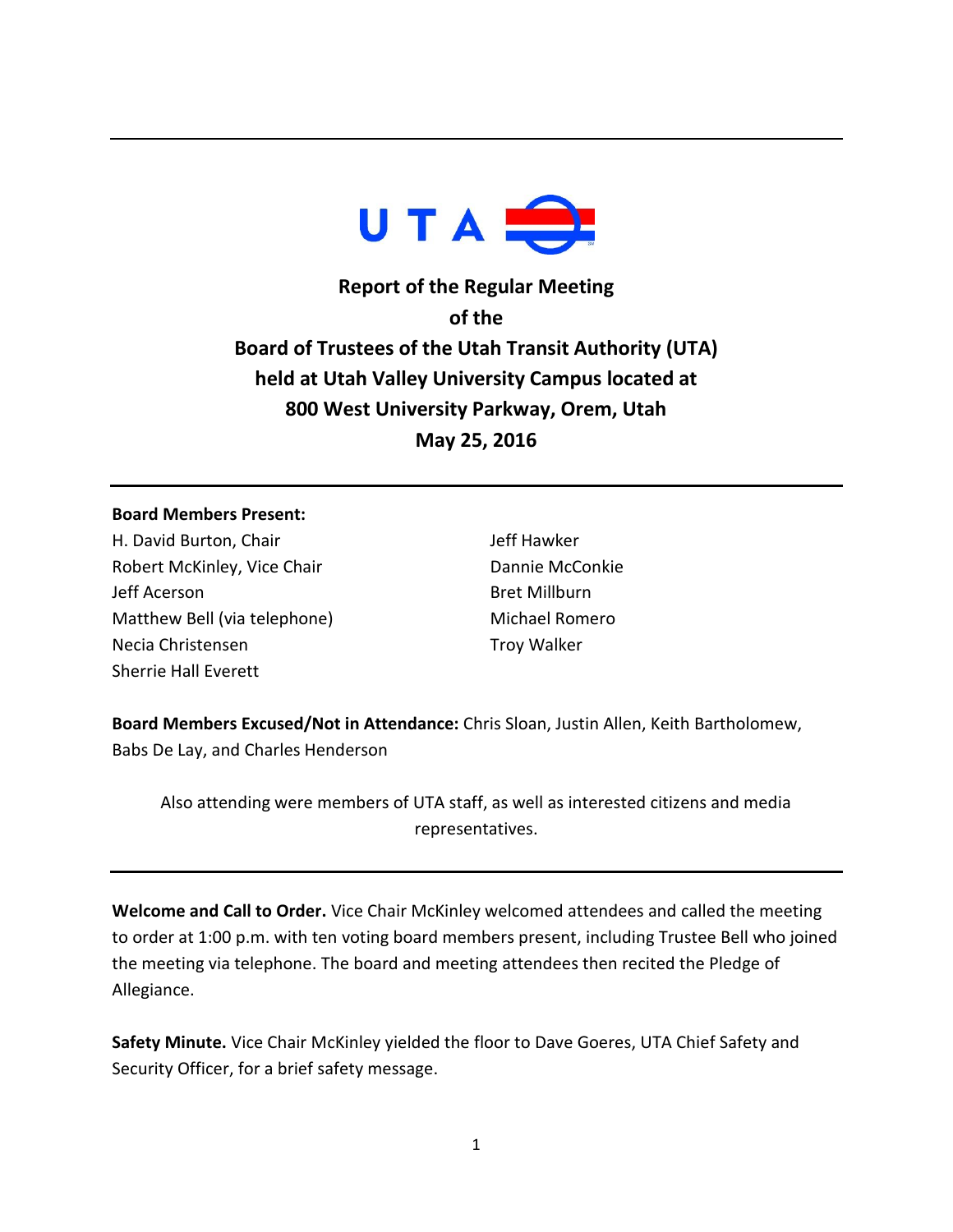**Swearing in of Newly Reappointed Board Member.** This item was deferred to the next board meeting.

**General Public Comment Period.** Public comment was given by Diane Anderson and George Chapman.

Trustee Walker joined the meeting at 1:13 p.m.

**President/CEO Report.** Jerry Benson, UTA Interim President/CEO, delivered a report on topics including:

- The disappearance and passing of UTA employee, Kay Ricks
- Service to the Hill Air Force Base air show
- The Rider's License promotion
- UTA's relationship with the Jordan River Commission and participation by the executive team in an event the commission sponsored to clean up the Jordan River

Following Mr. Benson's remarks, Vice Chair McKinley requested that a moment of silence be observed in honor of Mr. Ricks.

**Informational Items.** Matt Sibul, UTA Chief Planning Officer, presented the service plan related to Proposition One funding in Weber, Davis, and Tooele counties.

**Public Input.** Robert Biles, acting in his capacity as Secretary to the Board, stated that no public comment was received via e-mail or UTA's website by the provided deadline.

**Resolution 2016-05-01: Title VI Plan for 2016.** Trustee Millburn summarized the need for Title VI compliance. He then yielded the floor to Jayme Blakesley, UTA General Counsel, and Kenya Fail, UTA Manager of Civil Rights Compliance, for an explanation of the Title VI plan.

**Public Input.** Public input was given by George Chapman.

**Board Discussion and Decision/Action.** A motion to approve the resolution was made by Trustee Millburn and seconded by Trustee Christensen. The motion carried by unanimous consent with one aye vote from Trustee Bell via telephone.

**Resolution 2016-05-02: Policy 4.4.8 Records & Access.** Trustee Millburn yielded the floor to Mr. Blakesley who outlined the policy.

**Public Input.** Public input was given by George Chapman.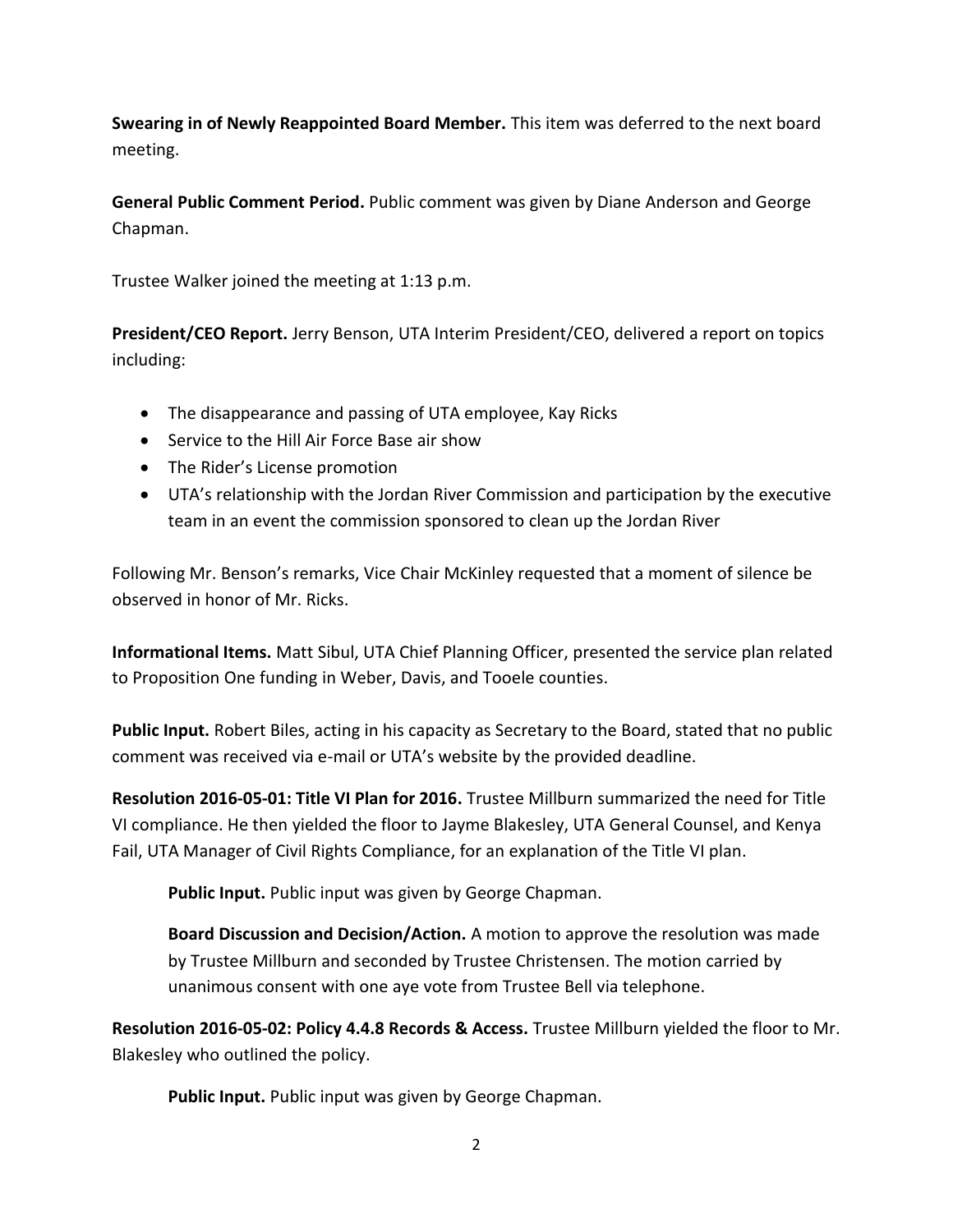**Board Discussion and Decision/Action.** A motion to approve the resolution was made by Trustee Millburn and seconded by Trustee Walker. Discussion ensued. A question was posed by Trustee Everett and answered by staff. The motion carried by majority consent with one nay vote from Trustee Bell via telephone.

**Resolution 2016-05-03: Grant Application System Designation.** Trustee Everett summarized the resolution and yielded the floor to Steve Meyer, UTA Chief Development Officer, who provided more information on the grant application system designation.

**Public Input.** No public input was given.

**Board Discussion and Decision/Action.** A question was posed by Trustee Walker and answered by staff. A motion to approve the resolution was made by Trustee Everett and seconded by Trustee Walker. The motion carried by unanimous consent with one aye vote from Trustee Bell via telephone.

**Resolution 2016-05-04: Reclassification of Surplus Property.** Trustee Everett explained the resolution and yielded the floor to Mr. Meyer who provided more detailed information.

**Public Input.** No public input was given.

**Board Discussion and Decision/Action.** A motion to approve the resolution was made by Trustee Everett and seconded by Trustee Romero. The motion carried by unanimous consent with one aye vote from Trustee Bell via telephone.

**Items for Consent.** Consent items were comprised of the following:

Approval of April 27, 2016 Meeting Report

A motion to approve the consent item was made by Trustee Millburn and seconded by Trustee Christensen. The motion carried by unanimous consent with one aye vote from Trustee Bell via telephone.

Trustee Everett indicated that the financial terms of two transit-oriented development projects would be discussed in closed session and yielded the floor to Mr. Meyer for an overview of the projects.

**Public Input.** Public input was given by George Chapman. Following Mr. Chapman's comments, Bill Tibbitts, who was not present for the Title VI discussion, was given